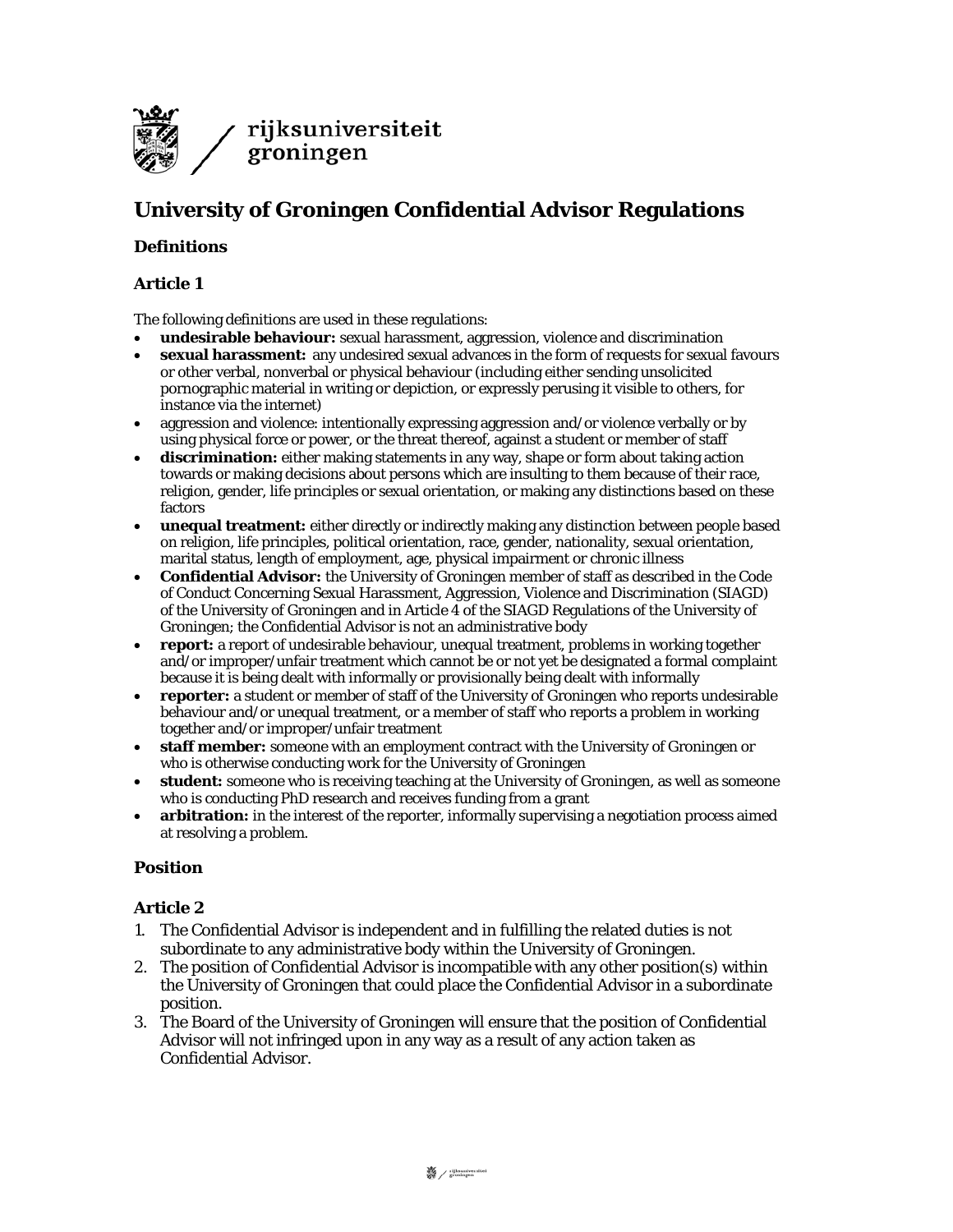## **Article 3**

- 1. The Confidential Advisor has an Office/Secretariat.
- 2. The Confidential Advisor will determine the working method and design of the Office/Secretariat.

## **Article 4**

The Confidential Advisor may be relieved of his/her position by the Board of the University should he/she through any action, or by refraining from action, seriously damage the confidence that must be instilled in him/her.

## **Artikel 5**

The Board of the University will appoint a successor to the Confidential Advisor as soon as it is expected that he/she will be unable to fulfil his/her position for a longer period of time. These regulations apply equally to the deputy.

## *Questions and reports*

## **Article 6**

- 1. The Confidential Advisor deals with questions and reports from students and staff members that are related to the undesirable behaviour of a student or staff member of the University of Groningen.
- 2. The Confidential Advisor deals with questions and reports from students and staff members about unequal treatment by a student, a staff member, a body or an administrative body of the University of Groningen.
- 3. The Confidential Advisor deals with questions and reports from staff members that are related to problems with working together with, or improper or unfair treatment by other staff members and/or bodies or administrative bodies of the University of Groningen.

## **Article 7**

- 1. Reports may be made verbally or in writing. Only in the case of reports related to problems in working together or improper/unfair treatment may the Confidential Advisor request that the report be made in writing.
- 2. A written report should at least include:
	- a. the name and address of the person reporting
	- b. the date
	- c. a description of the behaviour(s) that the report is related to
	- d. the reason the reporter objects to the behaviour(s)
	- e. the signature of the reporter.
- 3. If a written report does not comply with the conditions outlined in Article 7.2, the reporter will be given the opportunity to rectify this.
- 4. The Confidential Advisor will acknowledge receipt of a written report within seven days.

- 1. Before the Confidential Advisor processes a complaint, he/she will establish whether it falls under his/her brief and these regulations. The Confidential Advisor can always decide not to process a report.
- 2. In principle, the Confidential Advisor will not process any questions and complaints that:
	- a. have been reported anonymously
	- b. are not related to the University of Groningen
	- c. are related to behaviour(s) that have already been reported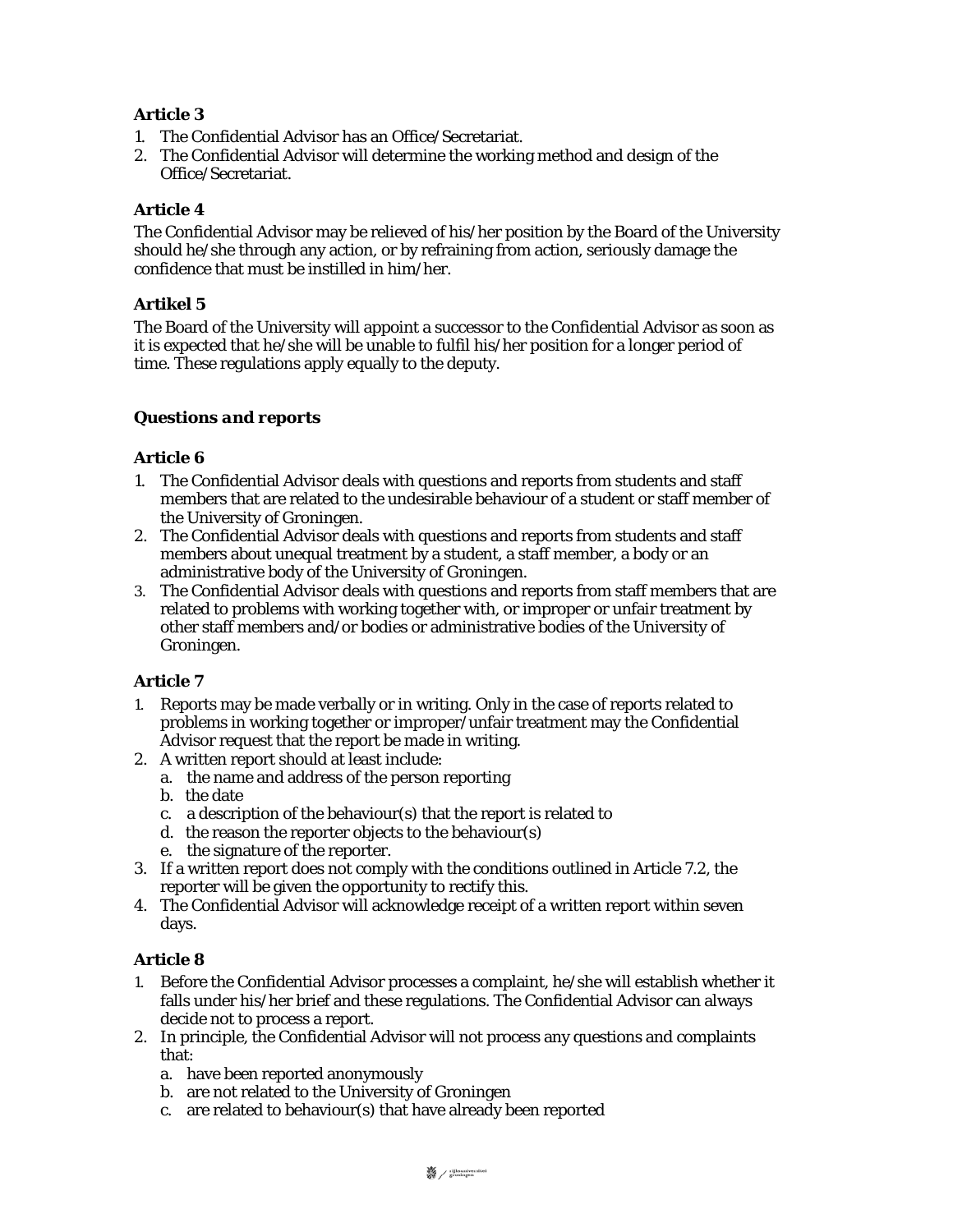- d. are related to behaviour(s) that took place a year before the report, unless the report concerns undesirable behaviour
- e. are related to behaviour(s) that form(ed) part of an appeal procedure, unless new facts or circumstances have come to light that could lead to fresh insights
- f. are related to behaviour(s) that form(ed) part of legal proceedings before a judicial authority, with the exception of behaviour(s) that form(ed) part of criminal proceedings or a criminal investigation, unless new facts or circumstances have come to light that could lead to fresh insights
- g. are related to behaviour that is of too little import or of hardly any importance to the reporter.

## **Article 9**

If a report that the Confidential Advisor is processing is submitted as an appeal or if the report is submitted to a judicial authority as referred to in Article 8.2e and Article 8.2f, the Confidential Advisor will end the processing of the report. The previous sentence will not apply if it was a pro forma submission to keep within time limits.

## **Article 10**

If a Confidential Advisor does not process a report, or does not continue to investigate a report or to arbitrate in relation to one, he/she will inform the reporter of this as soon as possible, referring to the reasons.

## **Article 11**

If the Confidential Advisor does not process a report because there is another, more fitting, procedure, the Confidential Advisor will refer the reporter to the competent body or proper procedure.

### **Confidentiality**

### **Article 12**

- 1. The Confidential Advisor is required to maintain confidentiality regarding reports and anything that comes to his/her attention in the course of his/her duties.
- 2. This confidentiality must also be maintained by all persons working for the Confidential Advisor.
- 3. Any third parties involved with the processing of a report about undesirable behaviour are required to maintain confidentiality with regard to matters they have become cognizant of due to their involvement.
- 4. All third parties involved in a report related to unequal treatment, problems working together or improper/unfair treatment are required to maintain confidentiality with regard to matters they have become cognizant of due to their involvement, insofar as this may within reason be expected of them.
- 5. The Confidential Advisor is required to report to the proper authorities any cases covered by Articles 160 and 162 of the Dutch Code of Criminal Procedure.

### **Work method**

### **Article 13**

The work method of the Confidential Advisor is characterized by caution and confidentiality and can entail providing advice, supervision and/or arbitration. Wherever possible, the Confidential Advisor will encourage the reporter to independently effect a solution.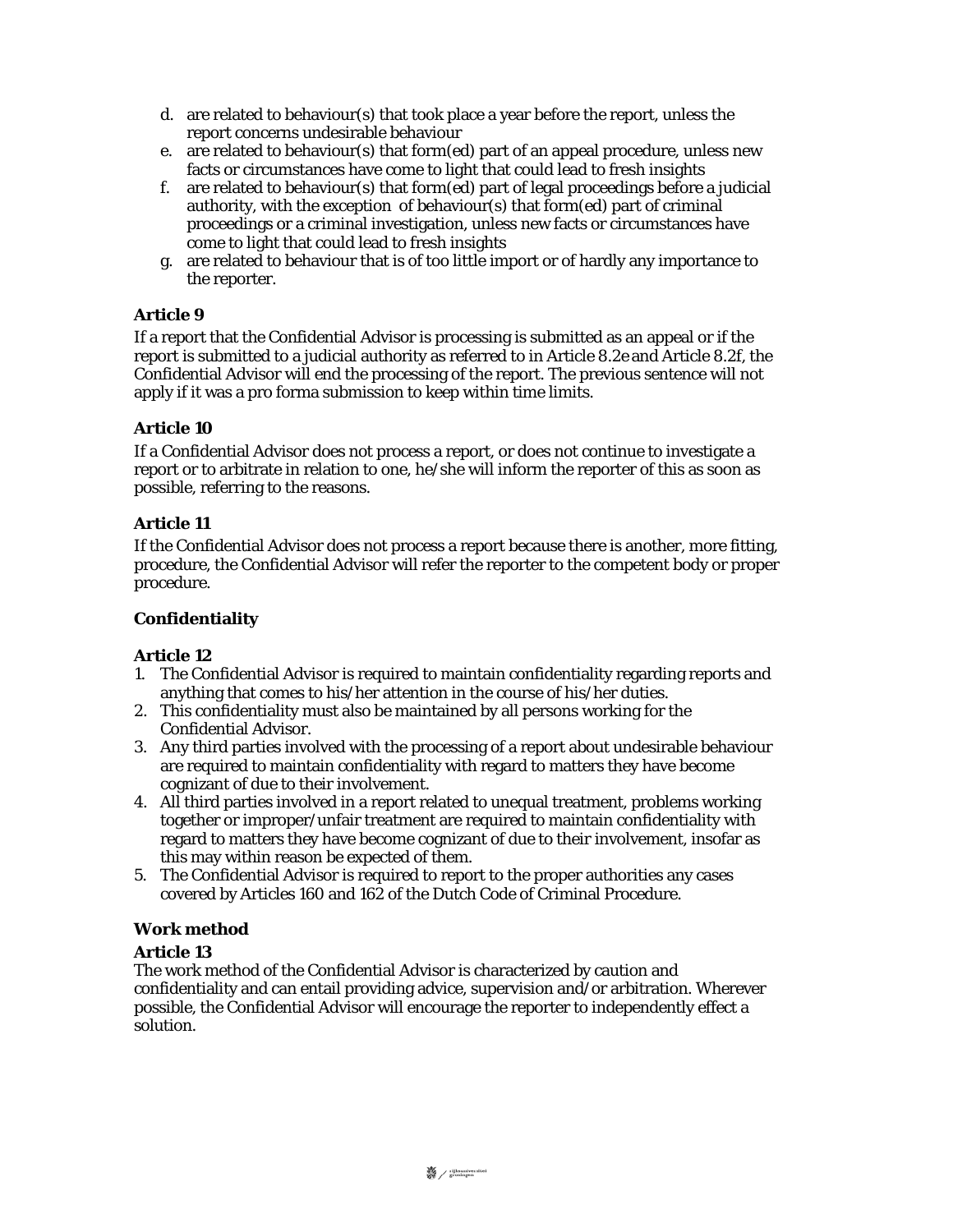# **Article 14**

In determining his/her role, the Confidential Advisor must consider:

- a. the nature of the problems that the report refers to
- b. the personal interests and welfare of the reporter, the interests of others and the interests of the organization or of the unit in question
- c. the division of responsibilities and authority within the University of Groningen, including internal regulations and appeals procedures
- d. the possibilities and limitations of his/her position and person
- e. the possibilities and limitations of the involved bodies or administrative bodies within the University of Groningen.

## **Undesirable behaviour**

### **Article 15**

- 1. The Confidential Advisor will provide initial adequate assistance and guidance to whoever is being or has been confronted with undesirable behaviour and who has reported this to him/her. The Confidential Advisor will also provide aftercare.
- 2. Possible steps, such as those outlined in the following provisions, will only be taken after consultation with the reporter and after the reporter has granted his/her explicit permission. The steps to be taken will be dovetailed by the Confidential Advisor to the possibilities and reasonable desires of the reporter. Should third parties become involved as a result, this will only occur with the explicit consent of the reporter.
- 3. The Confidential Advisor may gather information necessary for a clear understanding of the behaviour(s) or which might contribute towards a possible, informal solution to the behaviour(s).
- 4. For an informal solution that comprises arbitration, the Confidential Advisor will engage an arbitrator other than himself/herself.
- 5. If an informal solution is out of the question, the Confidential Advisor can support the reporter in filing a complaint with the SIAGD Complaints Committee.

### **Unequal treatment, problems in working together and improper or unfair treatment**

- 1. Through advice and arbitration, the Confidential Advisor will attempt to effect a solution to the report within the existing structure regarding authority and responsibilities.
- 2. Any steps will only be undertaken after consultation with the reporter and with his/her explicit permission. The steps to be taken will be dovetailed by the Confidential Advisor to the possibilities and reasonable desires of the reporter. Should third parties become involved, this will only occur with the explicit consent of the reporter.
- 3. The Confidential Advisor may gather information necessary for a clear understanding of the behaviour(s) or which might contribute towards a possible, informal solution to the behaviour(s).
- 4. If resolving the report requires a formal decision, the administrative body in question will make it.